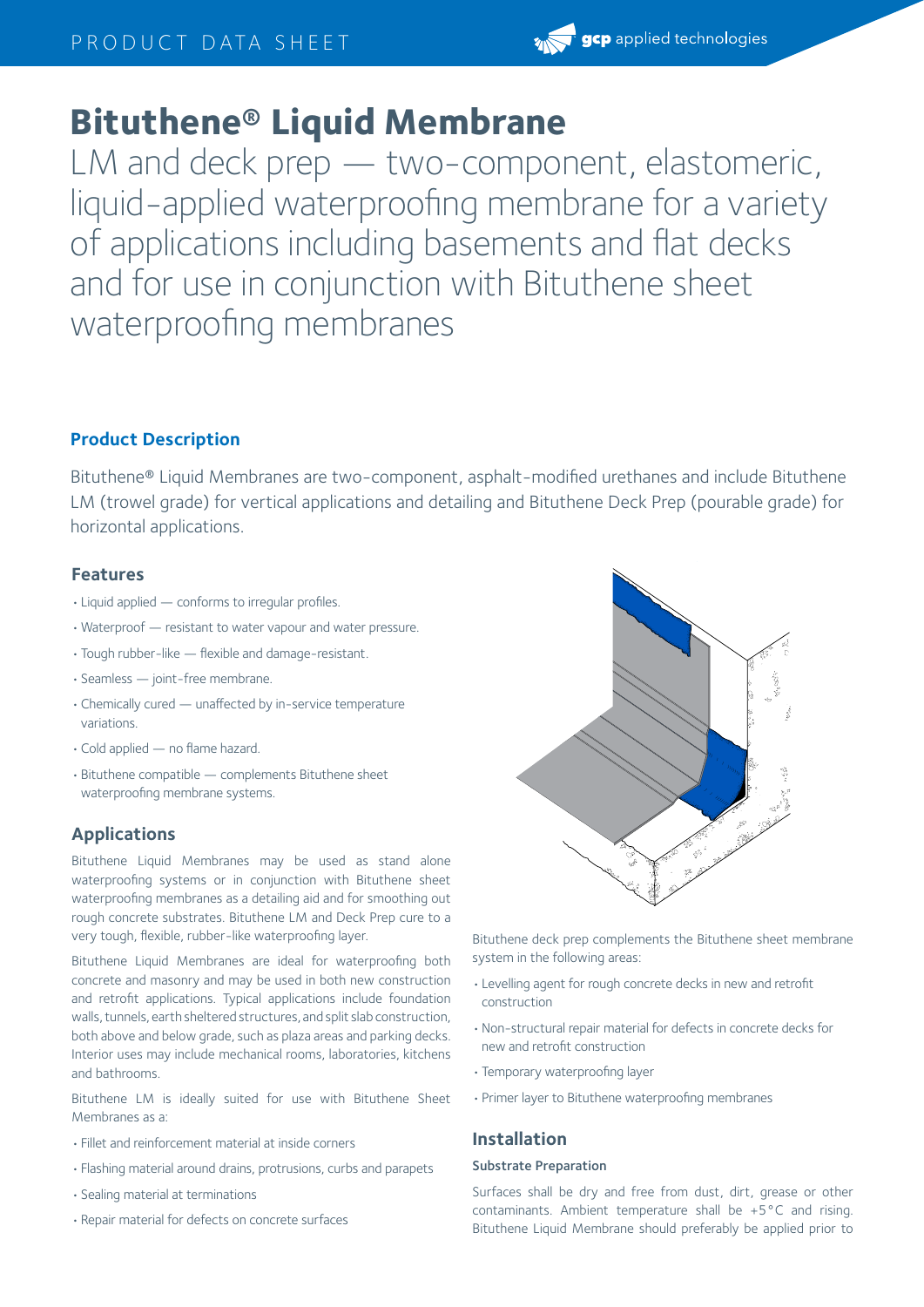## **Performance**

| <b>Property</b>                                               | <b>Typical Value</b>                   | <b>Test Method</b> |
|---------------------------------------------------------------|----------------------------------------|--------------------|
| Chemical<br>Composition                                       | Asphalt-Modified<br>Urethane           |                    |
| Solids Content                                                | 100%                                   | <b>ASTM D-1644</b> |
| Moisture Vapour<br><b>Transmission Rate</b><br>(Perms)        | $<$ 2.0g / m <sup>2</sup> /24<br>hours | ASTM E-96          |
| Elongation                                                    | 250% min.                              | ASTM D-412         |
| Adhesion to Concrete                                          | 880N/m                                 | ASTM D-903         |
| Pliability, 180° Bend<br>Over 1" Mandrel @<br>$-32^{\circ}$ C | Unaffected                             | ASTM D-146         |
| Hydrostatic Head<br>Resistance LM @<br>1.5mm                  | 50 metres                              | <b>ASTM D-5385</b> |
| Hydrostatic Head<br>Resistance Deck Prep<br>@ 1.5 and 2.5mm   | $20 - 40$ metres                       | <b>ASTM D-5385</b> |

## **Supply**

| <b>Bituthene LM</b>        |                                                         | 5.7 litre pack (Parts A and<br>B)         |                                                          |  |
|----------------------------|---------------------------------------------------------|-------------------------------------------|----------------------------------------------------------|--|
| Bituthene LM and Deck Prep |                                                         | 15.1 litre pack (Parts A<br>and B)        |                                                          |  |
| Product                    | <b>Approximate</b><br>Coverage                          | 5.7 litre<br>pack                         | <b>15.1 litre</b><br>pack                                |  |
| Deck Prep                  | 1.5mm thick<br>2.5mm thick                              | $3.2m^2$ /pack<br>2.3m <sup>2</sup> /pack | $8.4 \text{ m}^2/\text{pack}$<br>$6.0 \text{ m}^2$ /pack |  |
| LM                         | 2.5mm thick x<br>300mm wide                             | $7.6$ lin m                               | 20.1 lin m                                               |  |
| I M                        | 2.5mm thick $x$ 2 $x$<br>150mm wide with<br>20mm fillet | $6.0$ lin m                               | 15.9 lin m                                               |  |
| LM                         | 20mm Fillet                                             | 28.4 lin m                                | 75.5 lin m                                               |  |





the installation of Bituthene sheet waterproofing membranes. Bituthene Liquid Membrane may be used as a pointing surface sealer for Bituthene sheet membranes. A minimum overlap of the Bituthene sheet membrane of 50mm shall be provided. Bituthene Liquid Membrane is compatible with dry Bituthene Primer, B2 Primer and the Bituthene self-adhesive compound used on all Bituthene systems. Bituthene Liquid Membrane will adhere to clean, dry metal substrates.

#### Mixing

Bituthene Liquid Membrane pack is supplied in a single can containing Part A base with the Part B reactor located separately under the can lid. Add Part B (clear) to Part A (black). Using a low speed mixer with Paddle MR2 (80mm dia.), blend the two parts for approximately 1 minute at 100rpm. Mix for a further 2-3 minutes at 200-300rpm until uniform blending is achieved. Scrape the sides and bottom of the container during mixing to ensure thorough blending. At temperatures below +10°C, store overnight at +20°C to improve blending and workability. Clean tools and equipment before Bituthene Liquid Membrane has cured with mineral spirits.

## **Application**

Apply Bituthene Liquid Membrane with a trowel, solid barrel gun or hand held squeegee to achieve a minimum thickness of 1.5mm. Apply to a minimum thickness of 2.5mm when used as a detailing aid with Bituthene sheet membranes. Once mixed Bituthene Liquid Membrane must be applied within one hour at normal ambient temperatures. Material which has thickened must be discarded. Bituthene Liquid Membrane shall be allowed to cure for 24 hours before backfilling or flood testing.

## **Specification**

When used as a stand alone system, Bituthene LM and Deck Prep are mixed and applied in accordance with manufacturer's instructions to a minimum thickness requirement of 1.5mm. Where detailed with Bituthene sheet membranes, waterproofing integrity at penetrations, changes in direction, and substrate preparation shall be achieved with Bituthene LM and Deck Prep mixed and applied in accordance with the manufacturer's instructions. Bituthene Liquid Membranes are supplied by GCP Applied Technologies. For further information, contact your local GCP representative.